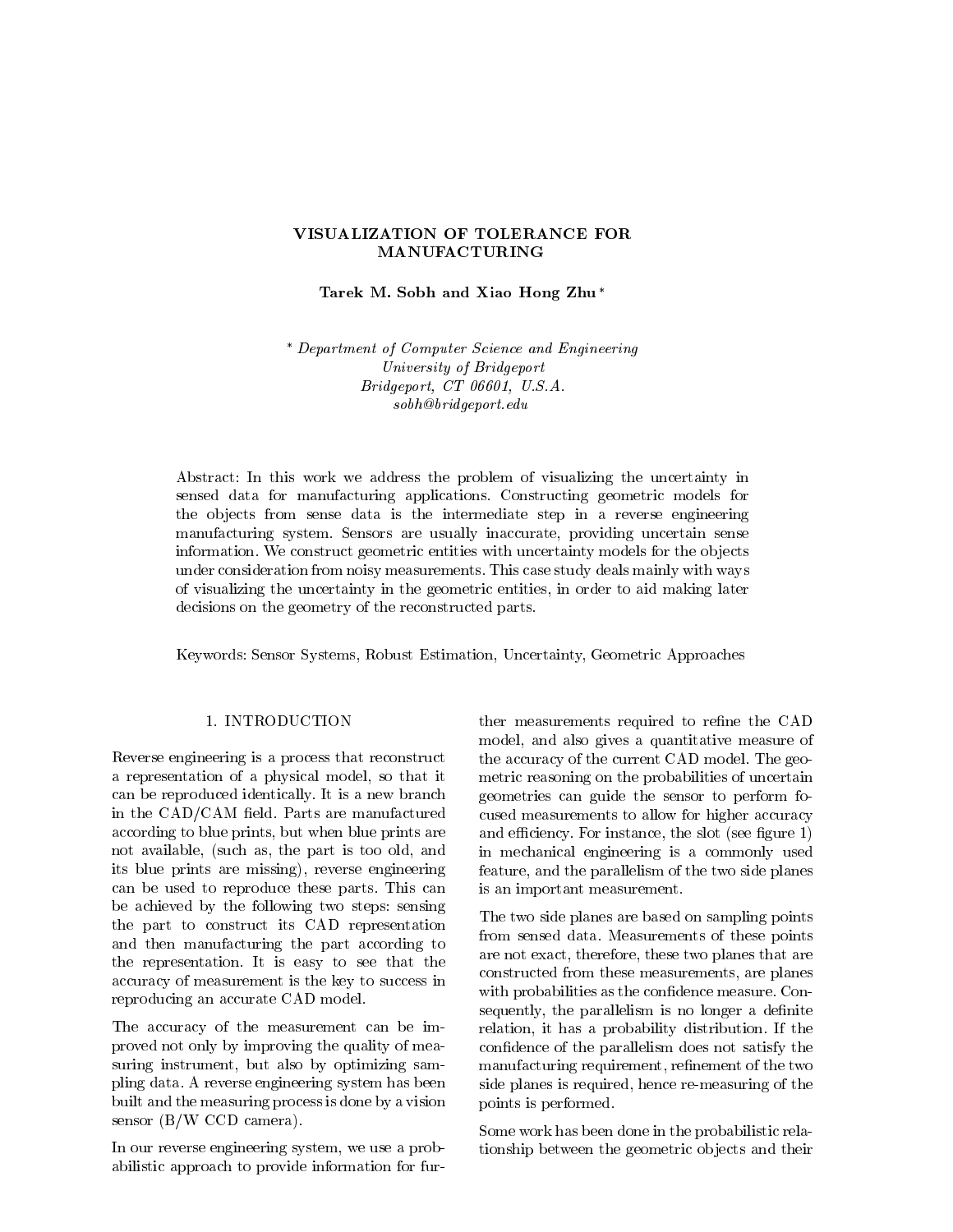



relations but the probability relations between the sampling points and geometric primitives have not yet been studied extensively- The geometric ob jects that this probabilistic geometric modeler is based on are constructed from sensing data. Therefore, study of the relation of the probabilistic characters of geometric objects and sensing data is very important-the interest of the control of the control of the control of the control of the control of the control of the control of the control of the control of the control of the control of the control of the study of these relations and ways of visualizing them- The work addresses the statistic geometric objects constructed from sensing data, relations of these statistic geometries, and the effect of decisions on its relative geometric objects.

Stochastic geometry has been systematically stud ied by mathematicians- In - mathematical the ories of stochastic geometry are well studied, and uncertain geometric features can be represented as constrained functions-between  $\blacksquare$  constraints-induced functions-induced functions-induced functions-induced functions-induced functions-induced functions-induced functions-induced functions-induced functions-induced stochastic geometry can be found in a stochastic geometry can be found in a stochastic geometry of the stochas and Moran-Moran-Moran-Moran-Moran-Moran-Moran-Moran-Moran-Moran-Moran-Moran-Moran-Moran-Moran-Moran-Moran-Mora tributions on geometric elements which provide a consistent interpretation of physical geometric elements.

Recently, research about sensing and uncertain geometry in robotics presents lots of ideas for handling uncertainty geometry-benefits and the second second second second second second second second second s where in  $\mathcal{N}$  is a sensor in a sensor in a sensor in a sensor in a sensor in a sensor in a sensor in a sensor in a sensor in a sensor in a sensor in a sensor in a sensor in a sensor in a sensor in a sensor in a sensor manner that explicitly accounts for the inherent uncertainty encountered in robot operations-weight control to the countered in robot operations-weight control to Davidsons thesis- he made the important ob servation that arbitrary random geometric objects can be described by a point process in parameter space.

In computer-aided geometric modeling, methodologies for building a robust geometric modeler explores ways of handling the uncertain geometry caused by the impression of the impression of the impression of the impression of the impression of the impression of the impression of the impression of the impression of the impression of the impression of the impression decisions are made when uncertainty arises  $\mu$  are made when  $\mu$ - - - - - - - - - three region tolerances

are used to keep track of uncertainty caused by the computational error-computational error-computational error-computational error-computational error-computational error-computational error-computational error-computational error-computational error-computational erro sions are made and corresponding uncertainties are restricted.

# **GEOMETRY**

In geometric modeling, algorithms and representations for geometric objects are well developed, but the tolerance (uncertainty of geometry) has not yet been well dened as a geometric ob ject is represented by boundary and hybrid representations, associated with a tolerance representing the uncertainty of the geometry.

Based on the representations that has been devel oped and used in - a representation for uncer tain geometry is developed as follows

An uncertain geometric ob ject is represented in two parts a geometric description and a prob abilities distribution of geometric processes and distribution of  $\mathcal{A}$ description is a parameter vector, and the probabilistic distribution of geometry is a vector of the same dimensions as the geometric description, but with corresponding probabilistic distributions of the parameters.

For instance, a plane can be specified as a equation:  $(A, B, C), (f_a, f_b, f_c),$  where  $(A, B, C)$  is the geometric description and  $z = Ax + By + C$ .  $(f_a, f_b, f_c)$  is the probabilistic distribution of geometry, and also can be specified in another form:  $(P, V), (f_p, f_v)$ , where P is a base point, and V is the normal vector of the plane-term  $\mathcal{J}(\mathcal{U})$ tainty of the base point, and  $f_v$  is the uncertainty of the normal vector- It can be proved that fp and  $f_v$  can be computed from  $f_a$ ,  $f_b$ ,  $f_c$ , and P, V can  $\mathbf{b}$  by dening from a both  $\mathbf{b}$  and  $\mathbf{b}$   $\mathbf{c}$  ,  $\mathbf{c}$  ,  $\mathbf{c}$  ,  $\mathbf{c}$  ,  $\mathbf{c}$  ,  $\mathbf{c}$  ,  $\mathbf{c}$  ,  $\mathbf{c}$  ,  $\mathbf{c}$  ,  $\mathbf{c}$  ,  $\mathbf{c}$  ,  $\mathbf{c}$  ,  $\mathbf{c}$  ,  $\mathbf{c}$  ,  $\mathbf{c}$  ,  $\math$  $f_c$ , different types of probability distributions can be handled by this representation.

## GEOMETRIC OBJECTS CONSTRUCTED FROM SENSING DATA

The geometric objects being dealt with are contion of sensing data affects the uncertainty of the geometry is the basis for dening the distributions of the geometry-tailor section the uncertainty of the uncertainty of the uncertainty of the uncertainty of the u the plane relating to the sensing 3D coordinates is studied- A set of discrete sensing data is used to perform the computations-

#### - Best Least Square Fit

In order to reduce the random error, usually,  $n$  sampling points are measured to defining a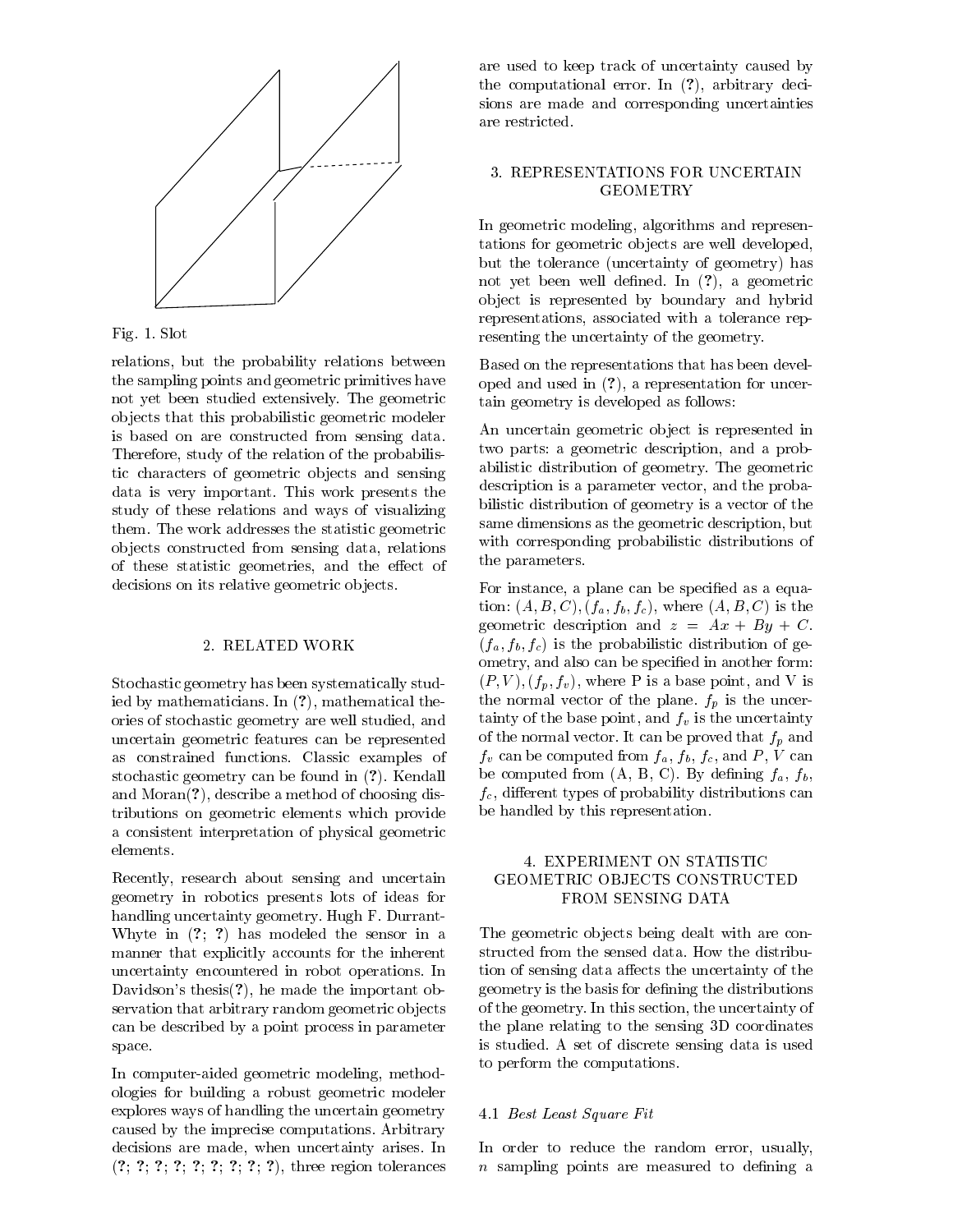plane, yet the points have certain probability distributions which mainly depend on the measuring machine, the  $n$  points are independent random events-best least square a best least square t methods a best least square t methods a best least square t met for computing the plane parameter is used- This approach gives the maximum liklehood result, and confidence on the sampling data to be a plane.

Assuming that input data is  $(x_i, y_i, z_i)$ , where  $x_i, y_i, z_i$  are either fixed values, or probability functions- They can be either independent or correlated-by the correlated-by the correlated-by the correlated-by the correlated-by the correlated-by the correlated-by the correlated-by the correlated-by the correlated-by the correlated-by the correlated-by the correl in D will be zero in D will be zero in points  $\mathbf{r}$  and  $\mathbf{r}$  are n points  $\mathbf{r}$  are n points  $\mathbf{r}$ the best least fit plane should be the solution of the following equation set.

$$
Z = P \bullet X
$$

Because P is an  $n \times 3$  matrix, and X is a  $3 \times 1$ matrix rank provided to an original control of the solution of  $\sim$ unique-solution X is a solution X is a best least least least least least least least least least least least l square fit.

 $\Lambda = (P^{\perp} \bullet P)^{\perp} \bullet P \bullet \Delta$ 

Or in the other form

$$
A = f(x, y, z)
$$
  
\n
$$
B = g(x, y, z)
$$
  
\n
$$
C = h(x, y, z)
$$

where  $\mathbf{y} = \mathbf{y} + \mathbf{z}$  and  $\mathbf{y} = \mathbf{y} + \mathbf{z}$  we write  $\mathbf{y} = \mathbf{y} + \mathbf{z}$  . Then  $\mathbf{y} = \mathbf{y} + \mathbf{z}$ discrete-function f g h are non-linear functions-function functions-functions-functions-functions-functions-functions-functions-functions-functions-functions-functions-functions-functions-functions-functions-functions-func To compute the probability distribution of A B, and C, exhaustively computing values of  $f$ ,  $g$ , and  $h$ , will provide the discrete probability distribution array for  $A$ ,  $B$ , and  $C$ .

From the above mathematics, we can see that the computation complexity is exponential- in the computation of  $\mathcal{L}$ number of distribution values and  $n$  is the number of sampling points, this above computation will be  $periormed$  ( $\delta$   $\rightarrow$   $\delta$   $\rightarrow$   $runes.$ 

#### - Sensing Data and its Corresponding Results

The sensing data is modeled by discrete points with the corresponding probabilities-  $\mathbf{N}$  and  $\mathbf{N}$  are corresponding probabilities-  $\mathbf{N}$  and  $\mathbf{N}$  are corresponding probabilities-  $\mathbf{N}$  and  $\mathbf{N}$  are corresponding probabilities-  $\mathbf{N}$  and  $\mathbf{N$ a point in 3D is represented as  $(x, y, z)$ , but for this sensing data, x, y, and z, are no long a single value, they are distributions as shown in figure  $2$ .

Due to the computational complexity, and the generality of the problem, a three distribution valuse data set is used for experiments-between the resulting planes  $(A, B, C)$  along with their distributions are computed-by-computed-by-computed-by-computed-by-computed-by-computed-by-computed-by-computed-by-computed-by-co approximated by the following computations-

What we want to get is the concept of the  $f(x)$ shape- the data we computed are discrete state state are  $\Delta$  $\alpha$  and  $\alpha$  and its probability-contract  $\alpha$  and  $\alpha$ 



en die Sensing Data sensing die Sensing die Sensing van die Sensing van die Sensing van die Sensing van die Se

 $x_{i+1}$  =  $\int_{x_i}^{x_{i+1}} f(x)$  is computed and plotted, where  $\alpha$  is and  $\alpha$  or  $\alpha$  contains the supply of  $\alpha$  and  $\alpha$  is a supply of  $\alpha$ In order to smooth the curve, an overlapped set of  $\mathbf{r}$  is used-with  $\mathbf{r}$  is used-with  $\mathbf{r}$  are axis are  $\mathbf{r}$ the values of  $A, B, C$  respectively, and the y axis are the corresponding probability of that value-

Test 1: Uniform distribution: the sensing data is shown in figure 3.



 $\mathbf{F}$  . The distribution distribution of  $\mathbf{F}$ 

There are a total three points with such distri butions, planes defined by these points are computed.

Test 2: Gaussian distribution: the sensing data is shown in figure 4



Fig- - Gaussian Distribution

There are a total of three points with such dis tributions, the planes defined by these points are computed.

Next, we discuss an algorithm for visualizing the groups of resulting probabilistic planes from the sensed data.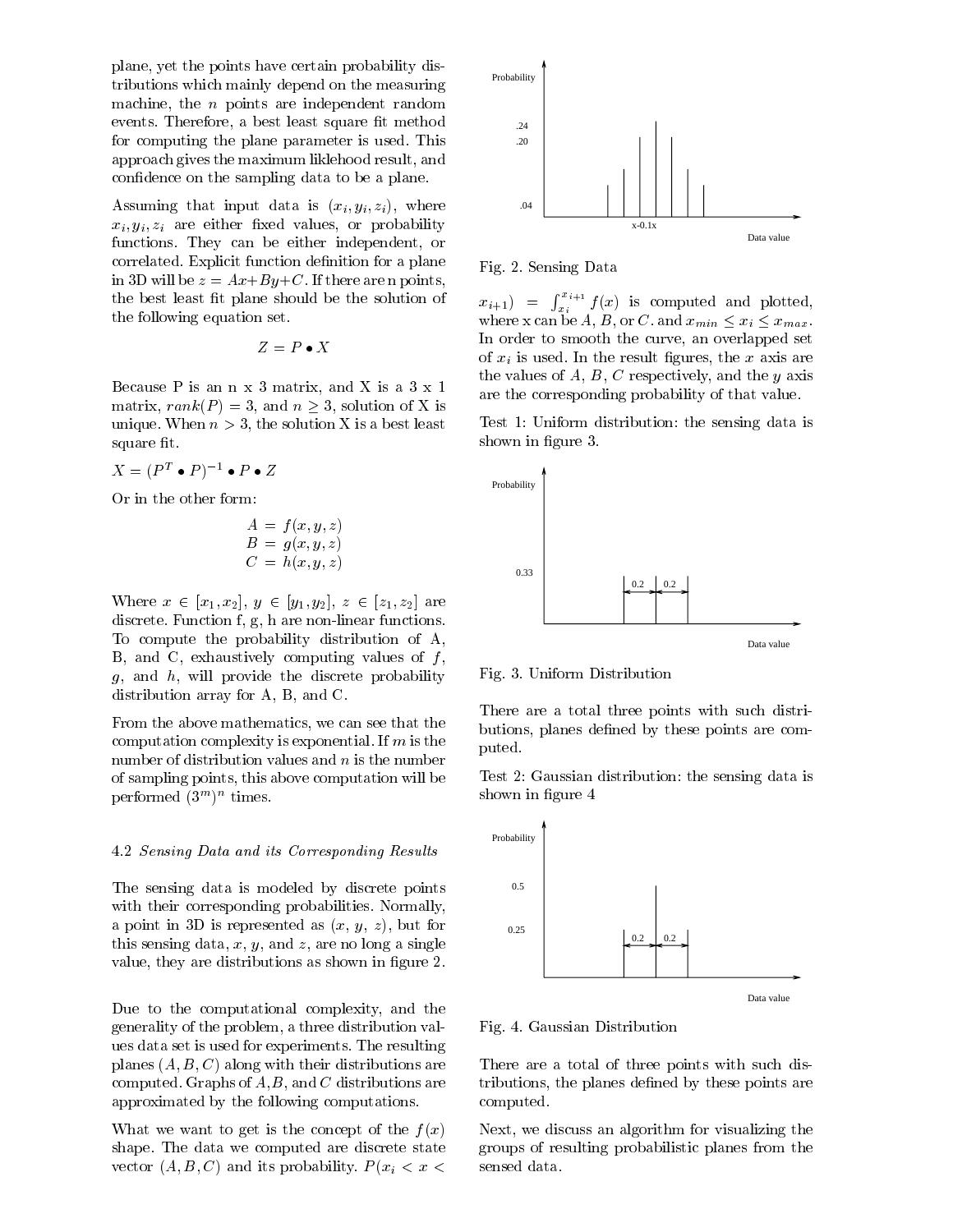### - VISUALIZING SENSED DATA FOR PLANAR SURFACES

**Problem :** Given sensed data for planar surfaces the goal is to design an algorithm for grouping this data and then finding effective ways of visualizing these groups.

Each actual planar surface is represented by a very large number of planes of the form

 $Z = a_i X + b_i Y + c_i$ 

The sensed data consists of

- $a_i, b_i, c_i$  values for each of the above planes.
- Probability of each plane represented by  $(a_i, b_i, c_i)$  of being the actual planar surface.

Given the above sensed data we want to find a way to cluster these  $(a_i, b_i, c_i)$ 's according to their spatial proximity in  $(a,b,c)$  3D space and then to find a suitable way of visualizing these clusters.

### see and a see a second control of the Algorithm second control of the Algorithm second control of the Algorithm

- $(1)$  Use a Recursive Algorithm to find all pairs of points  $(\alpha_i, \alpha_j)$  such that the distance between them does not exceed a small num
- (2) The above step returns a set of clusters each having two elements such that the distance between these two elements does not exceed a small number of the step we group allows the step we group allows the step we group allows the step we group those clusters having one common element  $\blacksquare$ returned by the previous then this step would combine these three clusters to form a final cluster is the step of the step in the step in the step in the step in the step in the step in the step in the the number of clusters returned by the pre vious step by combining all those clusters which have points at a distance not more than  $\epsilon$  from a common point which is the SEED for that cluster.
- (3) The goal of this step is to combine clusters returned by the previous step by identifying the Seed for the Section of the Section of the Section of the Section of the Section of the Section of the Section of the Section of the Section of the Section of the Section of the Section of the Section of the Section of represent each cluster as a  $n$  band of planes where *n* is the number of  $(a,b,c)$  values in this cluster-by-cluster-by-cluster-by-cluster-by-cluster-by-cluster-by-cluster-by-cluster-by-cluster-by-clustertrianglestriangles representing a cluster are a measure of the probability of this set of  $a,b,c$  values of being that of the actual plane-

5.2.1. Detailed Description of the Algorithm Step 1: Our Algorithm uses the ndimensional BILS Method - Alexandre - Alexandre - Alexandre - Alexandre - Alexandre - Alexandre - Alexandre n-dimensional BILS Method

Suppose we wish to solve an n dimensional prob lem a set S - a set S - a set S - a set S - a set S - a set S - a set S - a set S - a set S - a set S - a set n dimensional space report all coincident pairs  $(\alpha_i, \alpha_j)$  such that  $\alpha_i$  and  $\alpha_j$  (i < j) are points in S and the distance between  $\alpha_i$  and  $\alpha_j$  does not exceed a given small number  $\epsilon$ .

Let  $\alpha_i$  in S be represented as an ordered set of n  $\begin{array}{ccc} \bullet & \bullet & \bullet & \bullet & \bullet \end{array}$  . The matrix is the matrix in the matrix in the matrix is the matrix in the matrix in the matrix in the matrix is the matrix in the matrix in the matrix in the matrix in the matrix in the matr  $\mathcal{N} = \mathcal{N} = \mathcal{N} = \mathcal{N} = \mathcal{N} = \mathcal{N} = \mathcal{N} = \mathcal{N} = \mathcal{N} = \mathcal{N} = \mathcal{N} = \mathcal{N} = \mathcal{N} = \mathcal{N} = \mathcal{N} = \mathcal{N} = \mathcal{N} = \mathcal{N} = \mathcal{N} = \mathcal{N} = \mathcal{N} = \mathcal{N} = \mathcal{N} = \mathcal{N} = \mathcal{N} = \mathcal{N} = \mathcal{N} = \mathcal{N} = \mathcal{N} = \mathcal{N} = \mathcal{N} = \mathcal$ 

In each axis direction k, we find the lower bound lbk and the upper bound ubkthe bounding box which encloses S by n intervals lbj ubj where j ---n-

The algorithm computes the dividing axis k as R modulo n where R is the current recursion depth and n is the dimension of the space-dimension of the space-dimension of the space-dimension of the spacekth interval of the bounding box B is subdivided into two subintervals of equal size  $[lb_k, midpoint]$ and middle box B is a structure of the box B is a structure of the box B is a structure of the box B is a structure of the box B is a structure of the box B is a structure of the box B is a structure of the box B is a stru subdivided into two boxes B and B--

The original List of indices  $L$  is subdivided into that is the line  $\mathbb{L}_1$  and  $\mathbb{L}_2$  is the internal line in the internal line internal line in the internal line internal line in the internal line in the internal line in the internal line in the internal line in th dices of all points which are in B and L-L-  $\mu$  are in B and L-Lthe list of all indices which are in  $B_{\mu}$  , which  $B_{\mu}$ is subdivided in the subdivided into  $\mathbf{L}_1$  and  $\mathbf{L}_2$  and  $\mathbf{L}_3$  are simply in the subdivided in comparing the kth co-ordinate  $\beta_{ik}$  of  $\alpha_i$  with two threshold values (midpoint  $\epsilon$ ) and (midpoint  $+$ for each element in the List-in the List-in the List-in the List-in the List-in the List-in the List-in the algorithm  $\mathcal{L}$ allows the index list subdivision method to be "binary" subdivision regardless of the dimension of the space.

 $\blacksquare$  . The above algorithm as  $\blacksquare$  as a given by  $\blacksquare$  , and  $\blacksquare$  . Then is a given by  $\blacksquare$ give a way on deciding on  $\epsilon$  and the value of  $\epsilon$ is constant regardless of the data points- Our al gorithm is adaptive because the value of  $\epsilon$  changes for different clusters depending on the data points. In our algorithm we set  $\epsilon$  to a small value initially and keep increasing  $\epsilon$  and calling the above recursive algorithm till all the  $a,b,c$  values are in some cluster- and come the come at this step each come and only the pair of points at a distance not more than  $\epsilon$  from each other where  $\epsilon$  may be different for different clusters-

#### Our Algorithm

 $\epsilon = 1$ :  $DONE = FALSE;$ While NOT DONE  $DONE = TRUE;$ records and the contract of the contract of the contract of the contract of the contract of the contract of the Initialize the bounds array to the minimum and maximum values along the  $X, Y$  and  $Z$ directions bils(index,num\_elements,bounds,rec\_depth); For each element  $i$  in the  $index$  array If any element is not in a cluster  $DONE = FALSE;$ increment  $\epsilon$  by 1;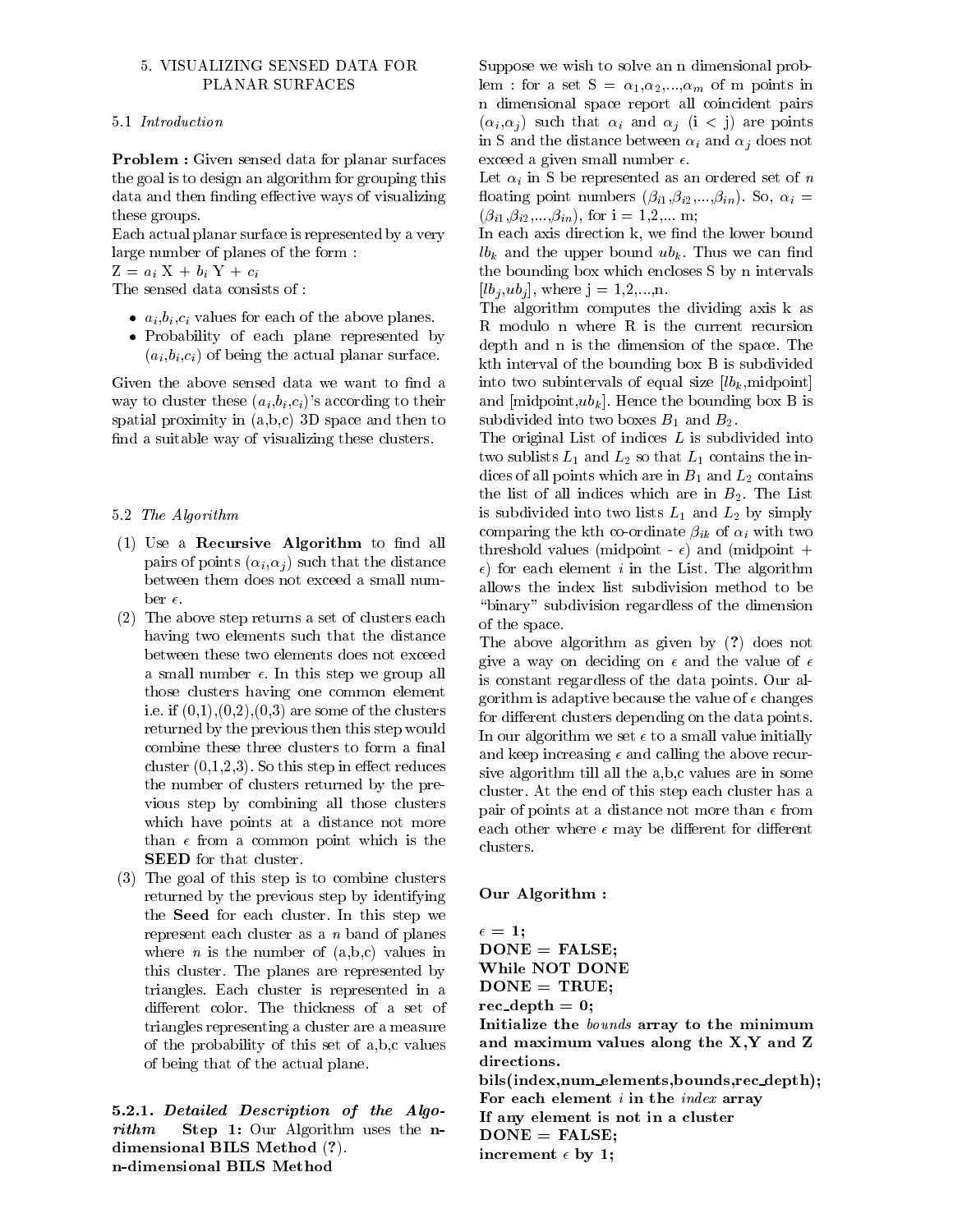end of while

In the above algorithm

- The bounds array has the minimum and maximum value in all axis directions In our case we are working with 3D points and so  $X, Y$  and  $Z$  are the axis directions
- The *index* array has the list of all indices
- *num elements* is the total number of  $(a,b,c)$  values.
- $\bullet$  rec depth is the recursion depth.

The above algorithm calls the following bils algorithm: algorithm and the control of the control of the control of the control of the control of the control of the control of the control of the control of the control of the control of the control of the control of the control o

bils(index\_list,num\_index,b,curr\_rec\_depth)  $\textbf{If}((num\_index \leq \epsilon) \textbf{OR} (curr\_rec\_depth ==$  $MAX$ <sub>-</sub> $DEFTH()$ search(index\_list,num\_index); else  $k = \text{curr\_rec\_depth}$  modulo n; n n Let the mean of  $lb_k$  and  $ub_k$  be midpoint, where  $lb_k$  and  $ub_k$  are the lower and upper bounds of the kth dimension. For each element i in the *index* list Let  $k[i]$ be the kth co-ordinate of a point  $\alpha_i$  in S. If  $\mathbf{k}[\mathbf{i}] \leq \mathbf{m}(\mathit{independent} + \epsilon)$ add *i* to *list1*; increment  $n1$  by 1. If ki - midpoint add *i* to *list2*; increment  $n2$  by 1. Ifn - Set the kth interval of b to be  $[lb_k, midpoint]$ ; bils(list1,n1,b,curr\_rec\_depth  $+1$ ); in a contract of the contract of the contract of the contract of the contract of the contract of the contract of the contract of the contract of the contract of the contract of the contract of the contract of the contract Set the kth interval of b to be  $\{midminpoint, ub_k\}$ ; bils(list2,n2,b,curr\_rec\_depth + 1);

In the above algorithm

- $\bullet$  index list array has the list of all indices.
- $num\_index$  is the total number of  $(a,b,c)$ values
- $\bullet$  b has the minimum and maximum values in each axis direction
- $\bullet$  curr rec depth is the current recursion depth
- S is the list of  $(a,b,c)$  values.

Step 2: This step combines clusters returned by the previous step and the criteria for combining is that the elements in a final cluster should be within a distance not more than  $\epsilon$  from the seed

i i state counter counter counter the counter of the counter of the counter of the counter of the counter of the counter of the counter of the counter of the counter of the counter of the counter of the counter of the coun Let the first and second element in cluster in the clustering clustering clustering the clustering  $\mu$  . Let the first and second element in cluster <sup>j</sup> be clusterj and clusterj- respectively

For each cluster  $i$  in the cluster array If  $cluster_{i1}$  is not in any final cluster SET SEED =  $cluster_{i1}$ ; Put cluster<sub>i1</sub> in final cluster k. If clustering in any natural clustering in any natural clustering in any natural clustering  $\mathcal{I}$ Put clusteri- in nal cluster k else If  $\alpha$  is not in any natural clustering  $\alpha$ SET SEED IN 1999 IN 1999 IN 1999 IN 1999 IN 1999 IN 1999 IN 1999 IN 1999 IN 1999 IN 1999 IN 1999 IN 1999 IN 19 Put clusteri- in nal cluster k For each cluster *j* in the cluster array ( $i <$ j)  $If (cluster_{i1} == SEED)$ If clusters is not in any item in any item in any item in any item in any item in any item in any item in any i <u>put cluster in the second cluster</u> in the contract of  $\mathcal{L}_1$ increment final\_cluster\_count; increment *i*; SET  $j = i + 1$ ;

Step i-de-barren i-be-barren i-be-barren i-be-barren i-be-barren i-be-barren i-be-barren i-be-barren i-be-barr each cluster we have a set of abc values-we have a set of abc values-we have a set of abc values-we have a set a, b, c values represent planes of the form

 $Z = a X + b Y + c$ 

For each  $a,b,c$  value in a cluster we find the intersection of the plane it represents with the three principal axes  $X, Y, Z$ .

Intersection with Z axis put  $X = 0$ ,  $Y = 0$  and so we get  $(0,0,c)$ .

Intersection with X axis put  $Z = 0$ ,  $Y = 0$  and so we get  $(-c/a, 0, 0)$ .

Intersection with Y axis put  $X = 0$ ,  $Z = 0$  and so we get  $(0,-c/b,0)$ .

so we now have the points of points on the plane i-the state iintersection with  $\frac{1}{2}$  and  $\frac{1}{2}$  are forest therefore and  $\frac{1}{2}$ represent anish planet as a triangles is trianglerepresented as a band of triangles- Each plane has a probability of being the actual plane-being the actual plane-being the actual plane-being the actual plane-b cluster has a number of such planes-  $\mathbb{R}$  cluster of such planes-  $\mathbb{R}$ with more planes will have a higher cluster prob ability and this is indicated by the thickness of the triangles.

## GEOMETRIES AND ITS EFFECT ON RELATIVE GEOMETRIES

As mentioned in the introduction, the goal of this probabilistic approach is to feedback control to the sensing devices to measure the physical model and give a quantitative confidence measurement certain geometries are computed, and results are computed with their uncertainty distributions-

Basically, geometric relations are set relations. For example; intersecting, coincidence, incidence, apartness and partners are partners and parallelism-because of the unit of the unit of the unit of the unit of certainty of the geometries, these relations are not definite, they are decisions with certain confidence, also, this confidence can be specified by